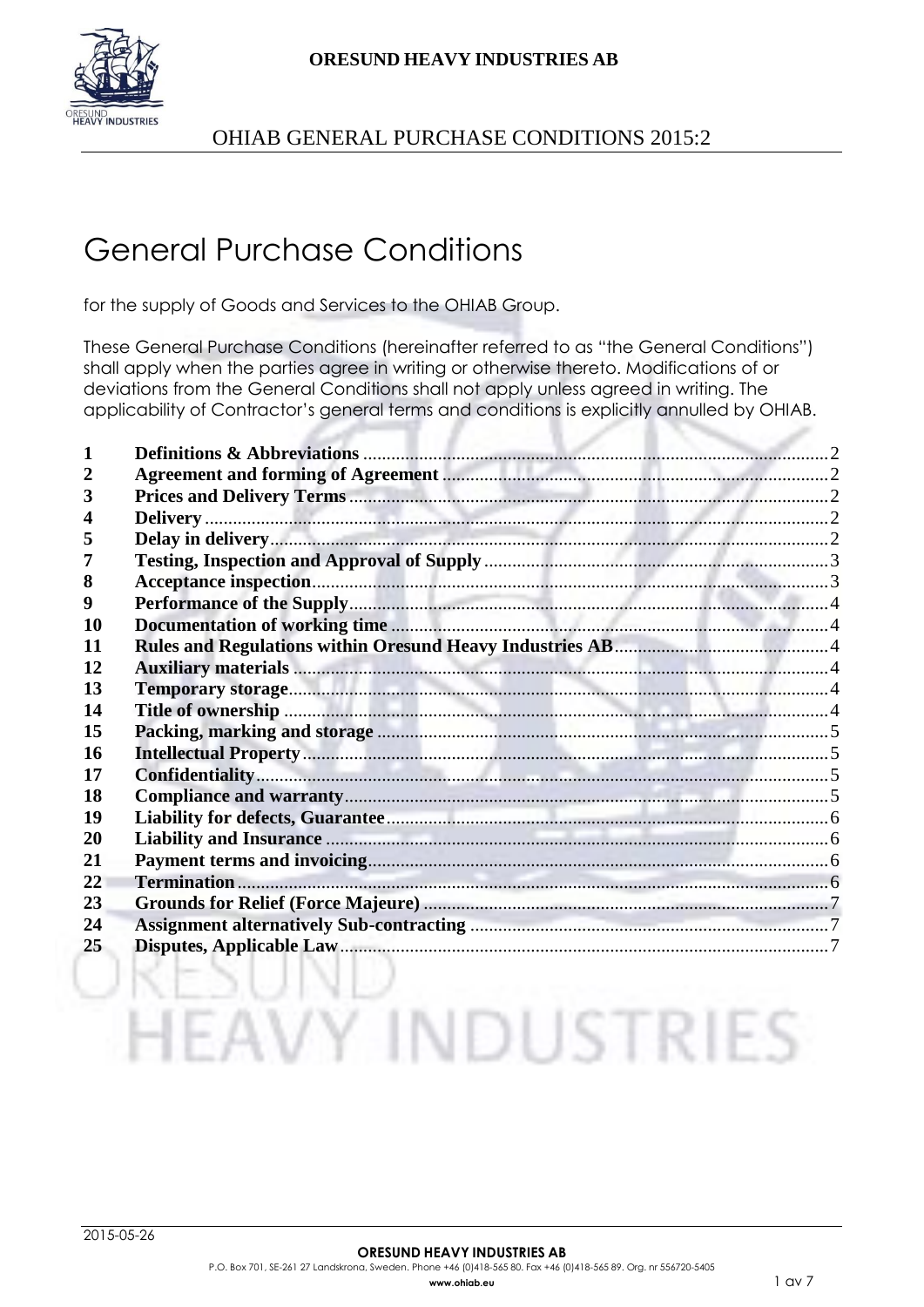

# <span id="page-1-0"></span>**1 Definitions & Abbreviations**

In these General Conditions the following terms shall have the meaning herein assigned to them:

**OHIAB:** The Buyer OHIAB, Oresund Heavy Industries AB and/or any of its affiliated group companies.

**Contractor:** The party providing the Supply to OHIAB according to purchase orders and agreements.

**Party or Parties:** OHIAB and Contractor respectively, or both.

**RFO:** Request For Offer, any verbal or written request issued by OHIAB to Contractor regarding the issuance of an Offer, quotation or tender.

**Offer:** the offer for the Supply made by Contractor to OHIAB.

**Supply:** All Services and Goods or any part thereof to be delivered by Contractor to OHIAB under any purchase order, agreement or contract.

**Goods:** A commodity, or a physical, tangible item which will form or forms part of the Supply.

**Services:** services or work of any kind to be performed by Contractor which will form or forms part of the Supply.

**Performance:** The provision of the Supply.

**Delivery:** delivery to OHIAB of Goods or Services or any part(s) thereof in accordance with the scope and date(s) set forth in the relevant purchase order.

**PPE:** Personal Protection Equipment.

**Shipyard:** The workplace/plant of OHIAB and/or of any of its affiliated group companies.

Agreement: All agreements, frame agreements, Offers and purchase orders resulting in delivery of Supply to OHIAB.

**Effective Date:** the date of the Parties' execution of an Agreement.

**Client:** "Client" is the customer of OHIAB.

**Notice:** Any document signed by one of the Parties and received by the other Party by letter, fax, electronic mail or other means of communication agreed by the Parties. The content of minutes from a meeting signed or approved by both Parties is also accepted as Notice.

**Variation order:** A written agreement between the Parties concerning an accepted change, variation regarding the scope of Supply.

**Clause:** a clause in these General Conditions.

**Headings** used in these General Conditions are for convenient reference only and have no effect on the construction, interpretation or meaning of the General Conditions.

# <span id="page-1-1"></span>**2 Agreement and forming of Agreement**

- 2.1 Offers shall be based on these General Conditions and outlined according to the information given in each RFO received from OHIAB. Any deviation in an Offer from these General Conditions will only be considered, but not necessarily accepted if properly referred to regarding each clause. Any deviation from these General Conditions shall only be valid if they have been accepted explicitly and in writing by **OHIAB**
- 2.2 All Offers issued by Contractor shall be irrevocable and shall remain valid for ordering during a minimum of 90 calendar days from the date of receipt by OHIAB.
- 2.3 No remuneration or compensation will be paid for preparation and submission of Offers, nor for taking part in negotiations resulting from such Offers
- 2.4 An Agreement is only formed and valid when signed by both Parties, OHIAB has accepted Contractor's Offer in writing, Contractor has returned OHIAB's purchase order signed without remarks or if Contractor has commenced the Supply in accordance with OHIAB's purchase order.
- 2.5 Contractor shall, without delay, acknowledge the acceptance of a purchase order by the returning of a signed copy thereof. OHIAB will be entitled to revoke any issued purchase order it has placed, as long as Contractor has not returned OHIAB's purchase order signed. The Contractor shall provide a time/performance schedule for the Supply to be delivered. This schedule shall include planned start and completion

times for each part of the Performance, and in case of works or services to be performed, also complete with a preliminary resource planning. The provided schedule shall form part of the Agreement once it has been approved by OHIAB.

- 2.6 If OHIAB has made available to Contractor documentation, drawings, specifications and instructions, these shall form part of the Agreement and shall be annexed to the Agreement. In the event of any inconsistency between the provisions of an Agreement and the aforementioned documentation, drawings, specifications and instructions as applicable thereto, the provisions of the Agreement shall prevail and in the event of inconsistency between the drawings and specifications, the specifications will be decisive. Instructions shall, in the event of inconsistency with any of the aforementioned apply last, unless specifically prioritized in writing. Contractor is obliged, on OHIAB's demand, to issue adequate bank security in the amount and manner set forth in the Agreement for the purpose of the full performance of Contractor's obligations under the Agreement, or to supplement or amend such security for the said purpose, in the absence of which OHIAB will be entitled to terminate the Agreement.
- 2.7 No terms or conditions submitted by Contractor shall apply to the Agreement unless accepted in writing by OHIAB

# <span id="page-1-2"></span>**3 Prices and Delivery Terms**

3.1 Unless otherwise agreed in writing, all prices of a purchase order shall be fixed for the term of the Agreement and be based on delivery DAP (Incoterms 2010), hereinafter referred to as "the Agreement Price". Place of delivery is by default OHIAB, Landskrona Sweden; however another place of delivery may be agreed between the parties.

# <span id="page-1-3"></span>**4 Delivery**

- 4.1 As Delivery of the Goods is only considered complete up on arrival of the Goods, agreed documentation, manuals, according to agreed delivery terms. Delivery of the Services is only considered complete(1) when approved by OHIAB in accordance with Clause 8, Acceptance inspection, upon having been made available by Contractor for Acceptance inspection in accordance with sub-clause 7.8 and (2) all agreed documentation as set out in the Agreement have been received by OHIAB. In case any Goods are to be delivered together with Services as part of the Agreement, such Goods shall be delivered to and accepted by OHIAB as afore said prior to OHIAB accepting Delivery of the Services. It is of the essence to OHIAB that the Agreement is fulfilled in each and every part, particularly concerning delivery time, quality and quantity.
- 4.2 Contractor shall only be authorized to perform partial deliveries of Goods or to carry out the Performance in parts, if so agreed upon in advance and in writing with OHIAB. OHIAB is authorized to refuse delivery of a partial delivery, or partial deliveries not agreed upon. OHIAB is also authorized to return such partial delivery at Contractor's expense and risk.
- 4.3 Delivery of the Supply prior to the time agreed upon is accepted subject to OHIAB's prior written permission. Delivery in advance will not entitle Contractor to any changes of the terms of payment or of the terms of guarantee according to Clause 19, unless separately agreed in writing with OHIAB.
- 4.4 OHIAB shall not be obliged to inspect the Supply upon Delivery or Performance. OHIAB shall inform Contractor of any discovered deviations or faults in writing, at the latest within two (2) months from discovery of the defect or the non-conformity. Contractor shall in that case remedy the defects within a reasonable term set by OHIAB in accordance with the provisions of Clause 19 of these General Conditions.

### <span id="page-1-4"></span>**5 Delay in Delivery**

- 5.1 The Supply shall be delivered according to agreed scope and delivery date(s) set forth in the applicable purchase order.
- 5.2 Delivery of the Supply and in case of partial deliveries thereof, are fixed. Any deviation therefrom for reasons other than those attributable to Force Majeure (Clause 23) or circumstances for which OHIAB is responsible shall be considered a breach without any further Notice from OHIAB being required. If, instead of a fixed date for delivery, the Parties have agreed on a period of time within which delivery shall take place, such period shall start to run from the Effective Date of the Agreement.
- 5.3 As soon as Contractor becomes aware of a risk for delay in delivery of the Supply or any part(s) thereof, irrespective of the cause of such delay, Contractor shall immediately, but not later than within 24 hours, notify OHIAB thereof in writing, stating the cause of delay, its estimated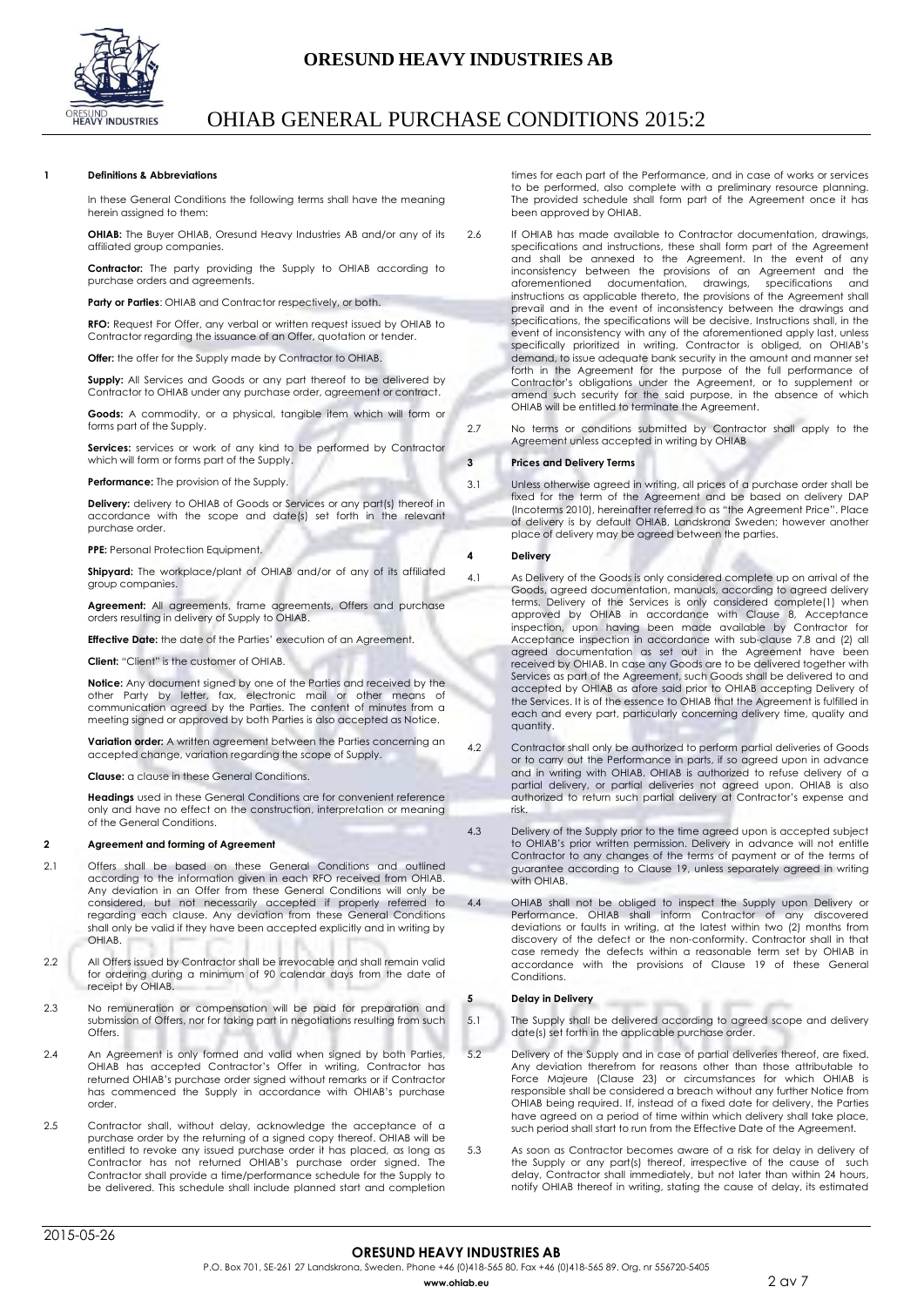# **ORESUND HEAVY INDUSTRIES AB**



# OHIAB GENERAL PURCHASE CONDITIONS 2015:2

duration and a new time of delivery. In the event that Contractor fails to so notify OHIAB, Contractor shall, notwithstanding the provisions of subclause 5.4, be liable for losses, costs and expenses incurred by OHIAB that could have been avoided had Contractor notified OHIAB within the time period in this sub-clause 5.3 set forth.

- 5.4 If Contractor fails to deliver the Supply or any part(s) thereof on time, unless caused by a Force Majeure event as in sub-clause 23.1 defined or circumstances for which OHIAB is responsible, Contractor shall pay liquidated damages from the date on which delivery should have taken place. The liquidated damages shall be payable at a rate of 1,0% (one percent) of the Agreement Price for each commenced day of delay. If the delay concerns only a part of the Supply, the liquidated damages shall be calculated on the part of the price which is properly attributable to the part of the Supply which is not delivered on time. The liquidated damages shall not exceed 10 (%) percent of the Agreement Price or of that part which is the basis of the calculation. The liquidated damages become due automatically without any Notice or demand from OHIAB, however not before the complete Supply has been delivered or the contract is terminated.
- 5.5 In the event that OHIAB is unable to take delivery of the Supply at the time agreed upon due to circumstances of Force majeure, Contractor shall at OHIAB's request postpone delivery and/or Performance without OHIAB being liable to pay any damages or compensation to Contractor.
- 5.6 Contractor is obliged to take all measures reasonably possible to make up for any delay that occurs. Any extra costs and/or expenses as well as any damage or loss incurred to OHIAB, for measures to make up for delays caused by the Contractor, shall be borne by Contractor unless otherwise separately agreed in writing.
- 5.7 If Contractors delay is such that it will prevent OHIAB to deliver its own works to Client in time, and the Supply is still not delivered, OHIAB may by Notice demand delivery within a final reasonable period which shall not be less than 48 hours. If Contractor fails to deliver within such final period, and this is not due to any circumstance for which OHIAB is responsible, OHIAB may, by Notice to Contractor, terminate the Agreement. In case of such termination OHIAB shall also be entitled to compensation for all loss costs and expenses suffered due to Contractor's delay.
- 5.8 OHIAB shall also have the right to terminate the Agreement by Notice to Contractor if it is clear that there will be a delay, which under sub-clause 5.4 would entitle OHIAB to maximum liquidated damages. In case of termination on this ground OHIAB shall be entitled to both maximum liquidated damages and compensation as in sub-clause 5.7, 3rd paragraph set forth.

# **6 Changes and variations**

- 6.1 Contractor is not allowed to make changes or alterations on any part of the Supply without OHIAB's prior written approval.
- 6.2 OHIAB shall at all times be entitled to change the scope and/or the volume of the Supply. OHIAB shall be entitled to change drawings, models, instructions, specifications and the alike with respect to the Supply upon having notified Contractor thereof by Notice.
- 6.3 If a change or variation affects the agreed Price and/or the delivery time or time of Performance, Contractor shall, before effecting such changes, inform OHIAB hereof by Notice without delay, but not later than within 48 hours from receipt of OHIAB's Notice as in sub-clause 6.2 set forth. Contractor shall present the price variation and/or the variation of delivery time. If the effects as set forth by Contractor upon the Agreement Price and/or the delivery time agreed upon are viewed as unreasonable by OHIAB, OHIAB is entitled to terminate the Agreement without being liable for damages or compensation.
- 6.4 All approved and accepted variations/changes shall be signed and agreed in writing, hereinafter constituting a Variation order. All Variation orders shall be recorded and implemented as therein set forth.

# <span id="page-2-0"></span>**7 Testing, Inspection and Approval of Supply**

- 7.1 OHIAB shall have the right, but not the obligation, at all times to witness, inspect and test any part of the Supply or materials thereof.
- 7.2 During normal business hours OHIAB is entitled to test, inspect or try out the Supply prior to delivery and/or Performance any time it wishes to do so at Contractor's premises or at any other sites/locations where the Supply is present, regardless of the production and/or development phase.
- 7.3 Contractor shall make the Supply or any part(s) thereof available for testing, inspection or trials at such times as it will still enable the agreed delivery time and/or time of Performance to be complied with.
- 7.4 Contractor shall, without any extra charges to OHIAB, cooperate in the testing/inspection/trials and at OHIAB's request make reasonable personnel and material assistance available to OHIAB to assist testing/inspection/trials. All costs and expenses related to the testing/inspection/trials, with the exception of OHIAB's costs for OHIAB's employees or other persons acting on behalf of OHIAB, shall be at Contractor's expense. If testing/inspection/trials is/are delayed due to reasons not caused by OHIAB or someone for whom OHIAB is responsible or if OHIAB on reasonable grounds rejects the Supply or any part(s) thereof during testing/inspection/trials, all costs and expenses caused by such delay or rejection as well as all costs and expenses related to the subsequent testing/inspection/trials (including costs of OHIAB's personnel and agents) shall be borne by Contractor.
- 7.5 If during testing/inspection/trials OHIAB rejects the Supply or any part(s) thereof, Contractor is obliged on its own account and within a reasonable term set by OHIAB, to remedy the defect or deficiency as the case may be and to present the missing, remedied or replaced part(s) of the Supply for testing/inspection/trials at its own cost and expense without prejudice to any of OHIAB's other rights under the Agreement or otherwise. Rejection by OHIAB shall not lead to any postponement of the terms of delivery and/or of Performance set forth in the Agreement. Only completely approved Supply is allowed to be invoiced if not otherwise agreed between the Parties in writing.
- 7.6 Any testing/inspection/trials of the Supply or any part(s) thereof by or on behalf of OHIAB do not imply any approval of the Supply and does not replace the final Acceptance inspection as per Clause 8 or inspection upon delivery.
- 7.7 If Contractor fails to meet its obligations under this clause 7 within the term agreed upon, OHIAB will be entitled to terminate the Agreement in part or in full and to purchase the Supply or any part(s) thereof from a third party, alternatively to take measures itself, or have measures taken by a third party, all at Contractor's cost, expense and risk, without being under any obligation to pay damages or compensation to Contractor, and without prejudice to OHIAB's other rights to demand compensation for damage sustained and costs incurred as a result thereof.
- 7.8 For sub-contract work or Services, as the case may be, performed by Contractor, Contractor shall summon the Parties to an obligatory Acceptance inspection as in Clause 8 set forth without delay when the Performance is completed.

# <span id="page-2-1"></span>**8 Acceptance inspection**

- 8.1 If an Acceptance inspection has been agreed upon between OHIAB and Contractor, or is obligatory according to sub-clause 7.8, Contractor shall present and prepare the Supply for this purpose on the date agreed upon between the Parties. In order to establish whether the Supply meets the Agreement in full, OHIAB and Contractor shall decide on the procedure as well as the term within which the Acceptance inspection is to be carried out. Contractor shall not submit the Supply for the Acceptance inspection, or summon to this inspection if Contractor is aware or suspect that the Supply will not pass the Acceptance inspection successfully.
- 8.2 The Acceptance inspection has been successfully completed and the Supply is accepted by OHIAB, when the Acceptance inspection is approved by OHIAB as evidenced by an inspection protocol signed by OHIAB and Contractor**,** stating any minor defects or deficiencies which do not prevent the Supply from being operational, and which shall be remedied by Contractor without delay free of charge to OHIAB.
- 8.3 If the Acceptance inspection has not been successfully completed, Contractor shall within a term to be agreed upon in writing make such amendments to the Supply free of charge to OHIAB, as will enable the Supply to successfully pass the next Acceptance inspection. Subsequently the Supply will once again be subjected to an Acceptance inspection under the provisions of this Clause 8. All costs and expenses arising from this new Acceptance inspection shall be borne by Contractor.
- 8.4 If an Acceptance inspection is unsuccessfully completed twice, OHIAB shall be entitled to terminate the Agreement with Contractor, without being under any obligation to compensate Contractor for any damage, costs or expenses and without prejudice to OHIAB's other rights to demand compensation for any damage or loss suffered and costs and expenses incurred. Notwithstanding what in this sub-clause 8.4 is set forth, the Parties may separately agree that further Acceptance inspections are to be performed in accordance with the provisions of sub-clause 8.3.
- 8.5 Acceptance in accordance with the provisions of sub-clause 8.2 shall not release Contractor from its obligations under the guarantee contained in Clause19.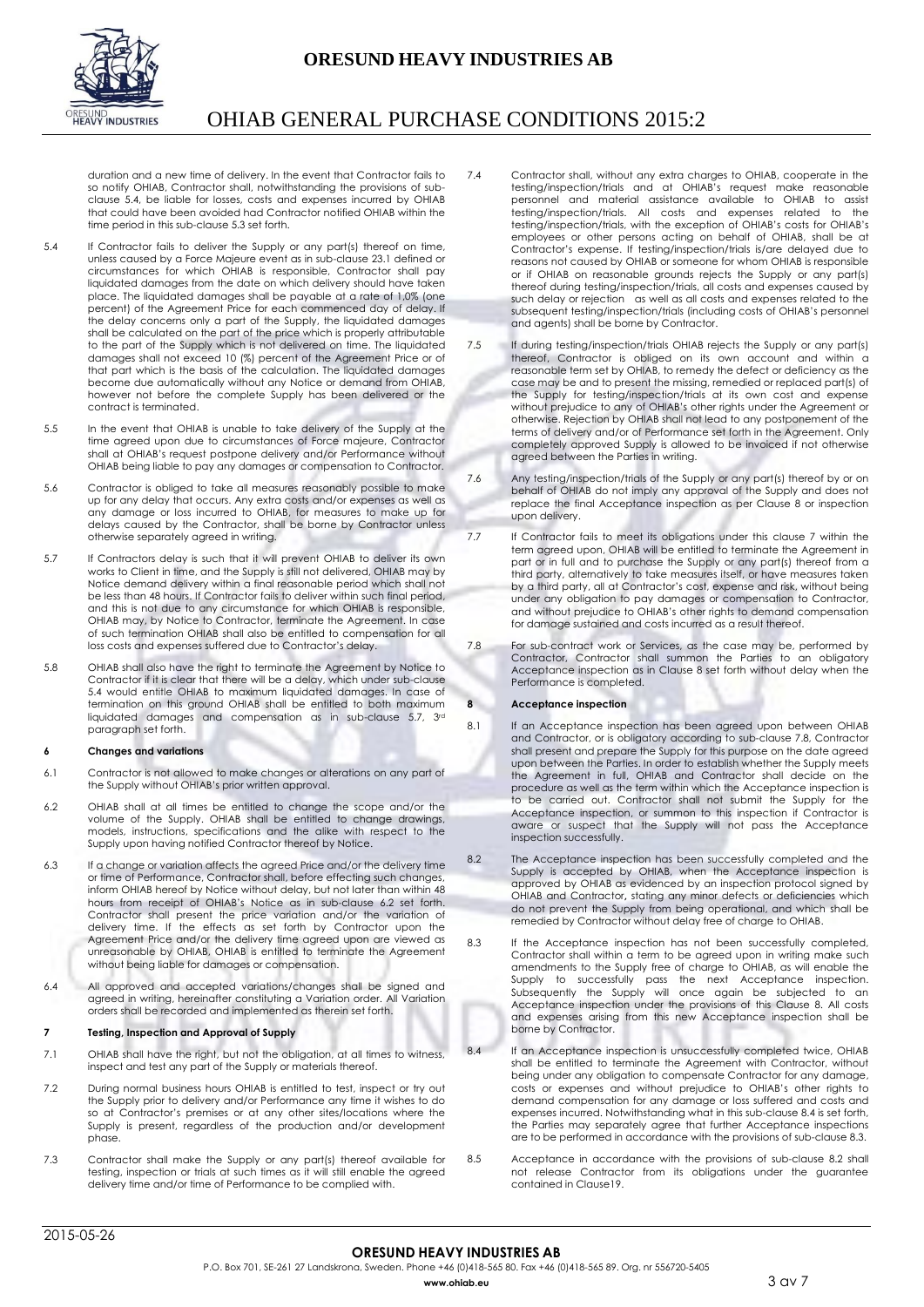

# <span id="page-3-0"></span>**9 Performance of the Supply**

- 9.1 If Contractor provides personnel to OHIAB, or provides Services, Contractor is obliged to arrange and bear all costs for the necessary training of the personnel and be responsible towards OHIAB for all the provided personnel being qualified, trained, licensed and approved with respect to safety, work skill, experience, and performance.
- 9.2 Before performance of any works Contractor shall inform OHIAB in writing of the full personal details of the personnel provided by Contractor as well as of those supervising on Contractor's behalf. During Performance Contractor shall secure that the provided personnel always are carrying a proper identification card provided by Contractor and that the provided personnel at all times are wearing suitable work cloths.
- 9.3 Contractor shall indemnify and hold OHIAB harmless from and against any claims from third parties with respect to damage caused by Contractor provided personnel, as well as from any claims made by its personnel in connection with performance of the Supply or any part or parts thereof, unless caused by OHIAB or anyone for whom OHIAB is .<br>responsible.
- 9.4 In the event of misconduct or unsuitability of Contractor provided personnel or if such personnel should refuse to comply with regulations or instructions in the field of order, safety or environment, OHIAB will be entitled to deny the offender(s) access to any sites/locations where the activities are performed or to remove them from these sites/locations. In that case Contractor shall at once provide replacement personnel, without any obligation on the part of OHIAB to compensate Contractor for any costs or expenses incurred as a result thereof. Contractor also has to provide replacement personnel in the event of sickness or holidays of such personnel.
- 9.5 OHIAB is not obliged to pay hourly wages / remunerations to Contractor or personnel provided by it for the period during which these are prevented from performing their activities in connection with the Performance as a result of strikes or industrial unrest at OHIAB's or Contractor's or any third party's site, where manufacture of the Supply or any part(s) thereof takes place. Nor is OHIAB obliged to compensate costs of equipment, tools, ancillary materials etc. made available by or on behalf of Contractor, in the event of the inability to use these as a result of the circumstances set forth in this sub-clause 9.5.

# <span id="page-3-1"></span>**10 Documentation of working time**

10.1 At all times when performing Services on running account the time spent shall be registered by Contractor and be provided OHIAB by a daily time report showing hours actually spent on each part of the Supply, the time report shall be OHIAB at hand at the latest 07.00 the day after performance. Only charges according to approved time reports, signed by OHIAB's representative, are approved for invoicing. Time spent waiting will not be compensated for, unless the stoppage is directly caused by OHIAB or Client.

# <span id="page-3-2"></span>**11 Rules and Regulations within Oresund Heavy Industries AB**

- 11.1 For any activities to be performed at the Shipyard or any third party's sites, Contractor shall prior to the commencement thereof satisfy itself of the regulations applicable for that site. The local safety regulations must be strictly complied with at all times and Contractor is responsible for all his provided personnel complying therewith. When performing work at the Shipyard OHIAB's safety regulations *"Regulations within Oresund Heavy Industries AB"* apply at all times and will form part of an Agreement according to sub-clause 2.4, the OHIAB's safety regulations are also available via web-site, www.ohiab.eu
- 11.2 When services and other activities are to be performed at the Shipyard, all Contractors provided personnel must be approved according to the SSG Entre Safety Training and carry a valid SSG Entre card, without which any individual will be prohibited from performing any part of the Supply at OHIAB's site(s). Nonetheless, during year 2015 previously issued permits may be accepted by OHIAB upon Contractors prior written request.
- 11.3 In the event personnel are provided by Contractor as referred to in subclause 9.1, are not residents in Sweden, Contractor must abide by the EU Posting of Workers Directive (96/71 EC) and the Swedish act, Posting of Workers Act (1999:678) as amended or replaced. A certified copy of the portable document A1 ("PDA1") concerning social insurance legislation applicable to the holder shall be provided to OHIAB by Contractor for each such person provided by Contractor to certify which social security legislation applies to the holder. A certified copy of the PDA1 shall be furnished OHIAB before the start of works but not later than before OHIAB payment of the relevant invoice for work or services performed by such personnel.
- 11.4 If Contractor provides personnel to OHIAB performing work at the Shipyard, Contractor is obliged to provide them with adequate (safety) clothing with an easy recognizable logotype, PPE equipment and to ensure compliance with the applicable safety rules as referred to in subclause 11.1.
- 11.5 In case the Supply, including eventual packing materials, contains any chemical substance, the Contractor shall be liable to abide by the requirements stipulated in the European Union REACH Regulation (EC No 1907/2006). Contractor shall, as part of the Supply, provide the obligatory documentation, stating that the Goods, including its packing in all respects fulfil the stipulated requirements. The Supply shall, as applicable, be classified, labelled and packed in accordance with the CLP regulation (EC No 1272/2008) and/or according to the regulation issued by the Swedish Chemicals Agency about classification and labelling of chemical substances (KIFS 2005:7) In the absence of such documentation, and in the event of suspected toxicity of substances and materials delivered without documentation, these substances and materials shall be removed and destroyed without delay in accordance with the regulations applicable for that purpose at Contractor's cost and expense.
- 11.6 Contractor guarantees towards OHIAB the strict compliance with all environmental regulations applicable at the time and place of Performance. Contractor shall compensate OHIAB for all damage, loss, costs and expenses suffered by OHIAB resulting from non-compliance with such applicable environmental regulations and hold OHIAB harmless from and against all third-party claims in this respect.
- 11.7 Each day Contractor shall remove all rubbish, waste, surplus materials and substances (collectively herein referred to as "the waste") resulting from the Performance, which are left behind on OHIAB's or any third party's sites/locations by those who performed the activities for or on behalf of Contractor. In case Contractor fails to perform the removal thereof Contractor shall pay the actual costs and expenses incurred to OHIAB for having the waste removed by a third party.

# <span id="page-3-3"></span>**12 Auxiliary materials**

- 12.1 If during Performance Contractor makes use of OHIAB's auxiliary materials and/or equipment, Contractor shall return the auxiliary materials and/or equipment to OHIAB in good state, fair wear and tear excepted so far as the equipment is concerned, immediately after completion of the activities, in the absence of which Contractor shall compensate the loss or damage suffered by OHIAB suffered as a result thereof.
- 12.2 All auxiliary items and/or equipment, whether owned, leased or hired by OHIAB or Contractor, as the case may be and used by Contractor in the Performance shall comply with applicable Swedish safety regulations. Contractor shall indemnify and hold OHIAB harmless from and against any claims by third parties, including OHIAB's employees for any damage caused by Contractor's faulty auxiliary items and/or equipment, whether owned, leased or hired by Contractor, except for any damage caused by OHIAB's faulty auxiliary items and/or equipment.
- 12.3 Upon request, OHIAB will, for a consideration to be agreed upon in advance, make oxygen, gases, power, light, water, scaffolding and lifting equipment available to Contractor for the benefit of the Performance.

# <span id="page-3-4"></span>**13 Temporary storage**

13.1 If any items, raw materials and/or materials, to be used or processed by Contractor, are stored on OHIAB's or any third party's site, OHIAB's written instructions shall be observed in respect of the location and term of the storage. Any damage or loss caused by Contractor not Any damage or loss caused by Contractor not complying with the aforementioned instructions is on Contractors account and liability.

# <span id="page-3-5"></span>**14 Title of ownership**

- 14.1 Subject to the provisions of sub-clause 14.2, title to the Supply shall pass to OHIAB the moment the risk passes to OHIAB in accordance with the INCOTERM agreed upon, in the absence of which title shall pass to OHIAB upon delivery, as in Clause 3 set forth ("Delivery"), at the place agreed upon. In the event of OHIAB making payments prior to Delivery, title to the corresponding value of the amount paid shall pass to OHIAB at the moment of such payment.
- 14.2 If installation or assembly of the Supply or any part(s) thereof by Contractor has been agreed upon, or if Contractor is to perform a work, risk and title shall pass to OHIAB after acceptance in accordance with Clause 8 upon Contractor's call for an Acceptance Inspections as in sub-clause 7.8 set forth or, if no Acceptance inspection took place, after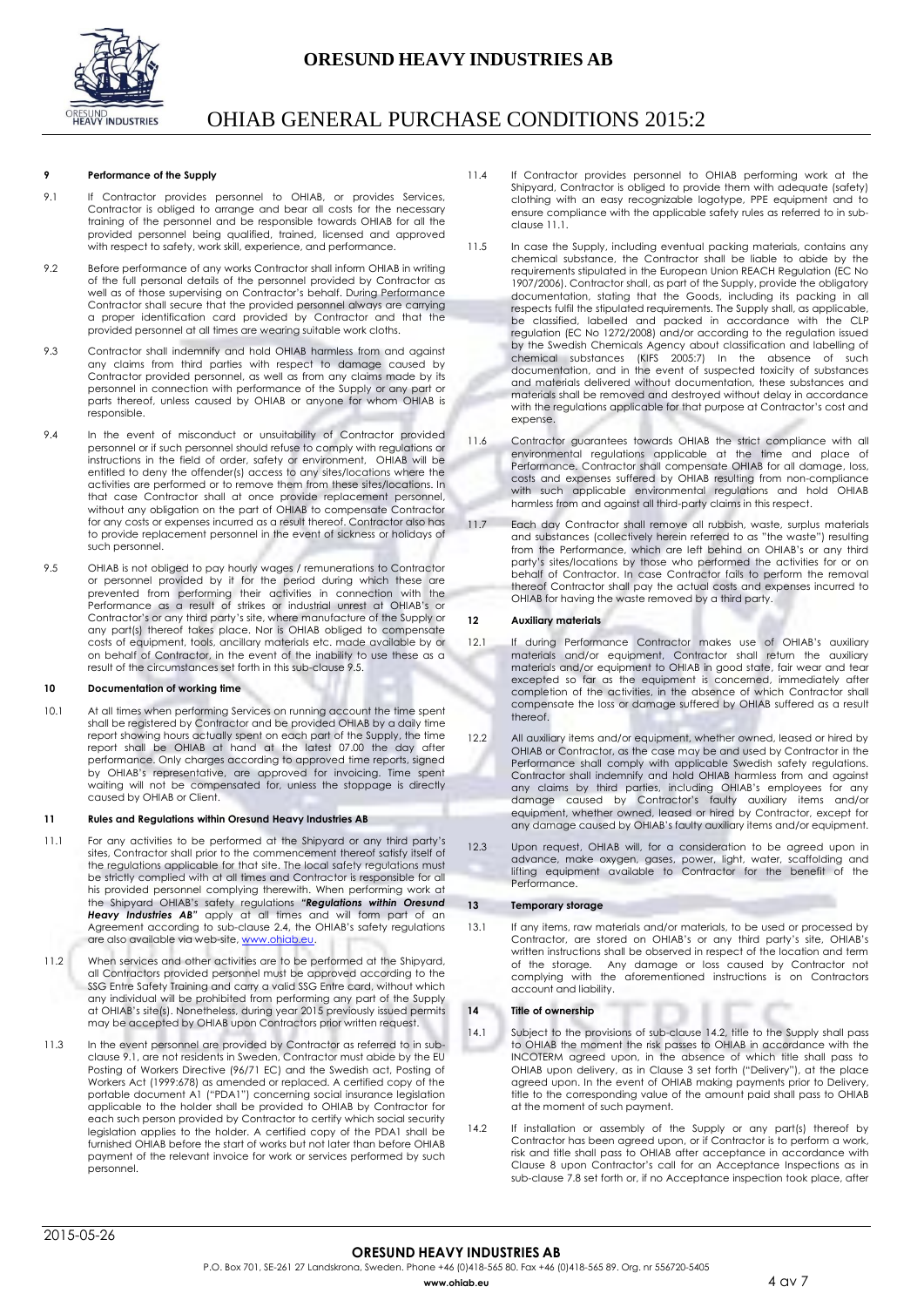



the Goods or the Supply have actually been put into operation by or on behalf of OHIAB.

- 14.3 If OHIAB provides Contractor with items for the benefit of the Supply, such as raw materials, semi-finished products, materials and parts, models, specifications, drawings, software and information carriers, these items shall remain OHIAB's property. Contractor shall at its own expense keep these items, clearly marked as OHIAB's property, in a good condition and shall bear the risk of loss, damage or destruction of these items. Contractor is obliged to have these items insured at its own expense for the period of time it has the use of these items. Contractor shall use these items or let them be used for the benefit of the Agreement only. Contractor shall without delay return what remains thereof to OHIAB at its own expense in the same condition as when provided, fair wear and tear excepted, after the Agreement has been completed, terminated or has expired.
- 14.4 Goods manufactured by Contractor from items described in sub-clause 14.3 shall become property of OHIAB and Contractor shall keep and take care of these for the benefit of OHIAB until further instructions in writing from OHIAB.
- 14.5 Where Contractor or any of its suppliers or subcontractors has stipulated for the retention of title in any Goods or Services delivered to OHIAB or has made any other reservation for the like purpose, that stipulation or reservation shall cease to apply simultaneously with such Goods becoming joined with other Goods or being received in OHIAB's production to be processed, installed, fitted or similarly treated.

### <span id="page-4-0"></span>**15 Packing, marking and storage**

- 15.1 Contractor shall pack and preserve all Goods to be supplied by it in such a manner that the Goods may be shipped and/or stored indoor without damage for at least 12 calendar months from the date of shipment or of storage, as the case may be.
- 15.2 Contractor shall in accordance with OHIAB's instructions provide the Goods with the required marking, texts or labels and shall ensure that such marks are clearly visible at the front or the back when stacked for transport.
- 15.3 If Contractor and OHIAB have agreed that Goods are to be stored prior to Delivery, such storage shall take place in a place jointly to be determined by Contractor and OHIAB, unless otherwise expressly agreed in writing.
- 15.4 Contractor is liable for any damage caused by inadequate packing and/or inadequate preservation, as well as for any damage caused to the Goods as a result thereof. Contractor shall be responsible for any protective treatment or packaging required and for any preventive inspection, test and maintenance while in store. If Contractor stores goods belonging to third parties, Contractor shall indemnify OHIAB and hold OHIAB harmless from claims of those thirds parties in respect thereof.
- 15.5 Contractor should at all times make sure that all used packing materials are of the most appropriate, recyclable and sustainable type with a minimized environmental impact.
- 15.6 If not otherwise agreed in writing, all packaging material shall be included in the agreed price.

# <span id="page-4-1"></span>**16 Intellectual Property**

- 16.1 All drawings, models, equipment, programs, technical details, as well as the specifications and all other documents and items provided to Contractor by OHIAB by virtue of the Agreement, shall remain OHIAB's property and shall upon completion, termination or expiry of the Agreement be returned to OHIAB by Contractor at its expense. Any intellectual property rights to or in the aforementioned drawings, models, equipment, programs, technical details, as well as the specifications and all other documents and goods shall, to the extent present, remain with **OHIAB**
- 16.2 Unless otherwise agreed upon in writing by OHIAB and Contractor, all drawings, models, equipment, programs, technical details, as well as all other documents manufactured by or on behalf of Contractor in connection with or by virtue of the Agreement shall be deemed to have been manufactured for OHIAB and shall be OHIAB's property. Upon termination or expiry of the Agreement these drawings, models, etc. should be provided with the necessary distinguishing marks and surrendered to OHIAB, unless otherwise agreed upon. Any intellectual property rights to such drawings, models, equipment, programs, technical details and all other documents shall also be vested in OHIAB. To the extent that these intellectual property rights are not by law vested in OHIAB, Contractor shall on OHIAB's demand always grant all

cooperation necessary to assign these rights to OHIAB, including the signing of any deeds of transfer.

- 16.3 If upon completion, termination or expiry of the Agreement Contractor should fail to return to OHIAB the drawings, models etc. made available by OHIAB or manufactured at OHIAB's instruction, OHIAB will be entitled to suspend all payments due to Contractor at that time in respect of the Agreement, and/or to set off those payments against the costs OHIAB has to incur for replacement or otherwise.
- 16.4 If contrary to the provisions of sub-clause 16.1 and/or 16.2 it should have been agreed with Contractor in writing that certain drawings, models and designs (hereinafter jointly: "Drawings") shall remain the property of and/or the intellectual property rights to or in the Drawings shall be vested in Contractor, Contractor shall provide OHIAB with a perpetual, worldwide, exclusive, royalty-free and transferable license to multiply, disclose, use, amend and otherwise make commercial use of the Drawings. On OHIAB's demand Contractor shall without delay provide a copy of the Drawings to OHIAB.
- 16.5 Contractor warrants to OHIAB that the Goods to be delivered by Contractor do not violate any patent, copyright, trademark right and/or design rights or any other intellectual rights of third parties and Contractor shall indemnify OHIAB and hold OHIAB harmless from any claim for infringement of any such (alleged) right including costs, expenses and losses arising therefrom as well as from litigation costs and reasonable attorneys' fees.

# <span id="page-4-2"></span>**17 Confidentiality**

- 17.1 Contractor shall treat all technical (as in more detail described in Clause 16) and business information, knowledge, know-how provided to it by OHIAB or disclosed to Contractor in any other manner concerning OHIAB, its Client, or other business relations or the Supply, as confidential and shall not disclose such information without the prior written consent of OHIAB to anyone other than the persons having a need-to-know for the Performance. Contractor hereby undertakes to use the aforementioned information for the Performance only. Contractor shall impose the same confidentiality obligations set out in this Clause 17 upon its employees, advisors, sub-contractors and suppliers who may get access to the aforementioned information in relation to Performance. A breach by any of the parties referred to in this Clause 17 of any of the confidentiality obligations set out in this Clause 17 shall be treated as a breach by Contractor.
- 17.2 In the event the Client so requires, Contractor agrees to enter into a separate non-disclosure agreement with OHIAB on terms and conditions similar to those entered into by OHIAB with the Client.
- 17.3 Contractor shall not disclose the business relationship with OHIAB for publicity or promotional purposes without the prior written consent of OHIAB.

# <span id="page-4-3"></span>**18 Compliance and warranty**

- 18.1 Contractor shall satisfy itself of the purpose of the Supply, in the absence of which Contractor is expected to be familiar with (a) the purpose for which the Supply is intended and (b) the circumstances under which Delivery and/or Performance will take place.
- 18.2 Contractor warrants that:

(a) the Supply is complete and suitable for the purpose intended;

(b) the Supply is complying in full with the written conditions as specified in the purchase order, technical details, drawings, models, calculations and/or other information provided by OHIAB and accepted by Contractor as in Clause 2 or Clause 6, as applicable, set forth.

(c) the Supply is of good quality and good workmanship, free from any defects or deficiencies in design, manufacturing and/or materials, and that new materials and qualified personnel will be used or deployed, as the case may be, for the Performance of the activities forming part of the Supply;

(d) the Supply does not contain any asbestos, biocide, or radioactive materials;

(e) the Supply complies with all relevant rules and regulations of the applicable classification society and regulatory authorities respectively, having jurisdiction over or in respect of Client's vessel being the object for the Supply;

(f) it will provide the performance agreed upon, regardless of whether the Supply concerns Goods, Services or Works;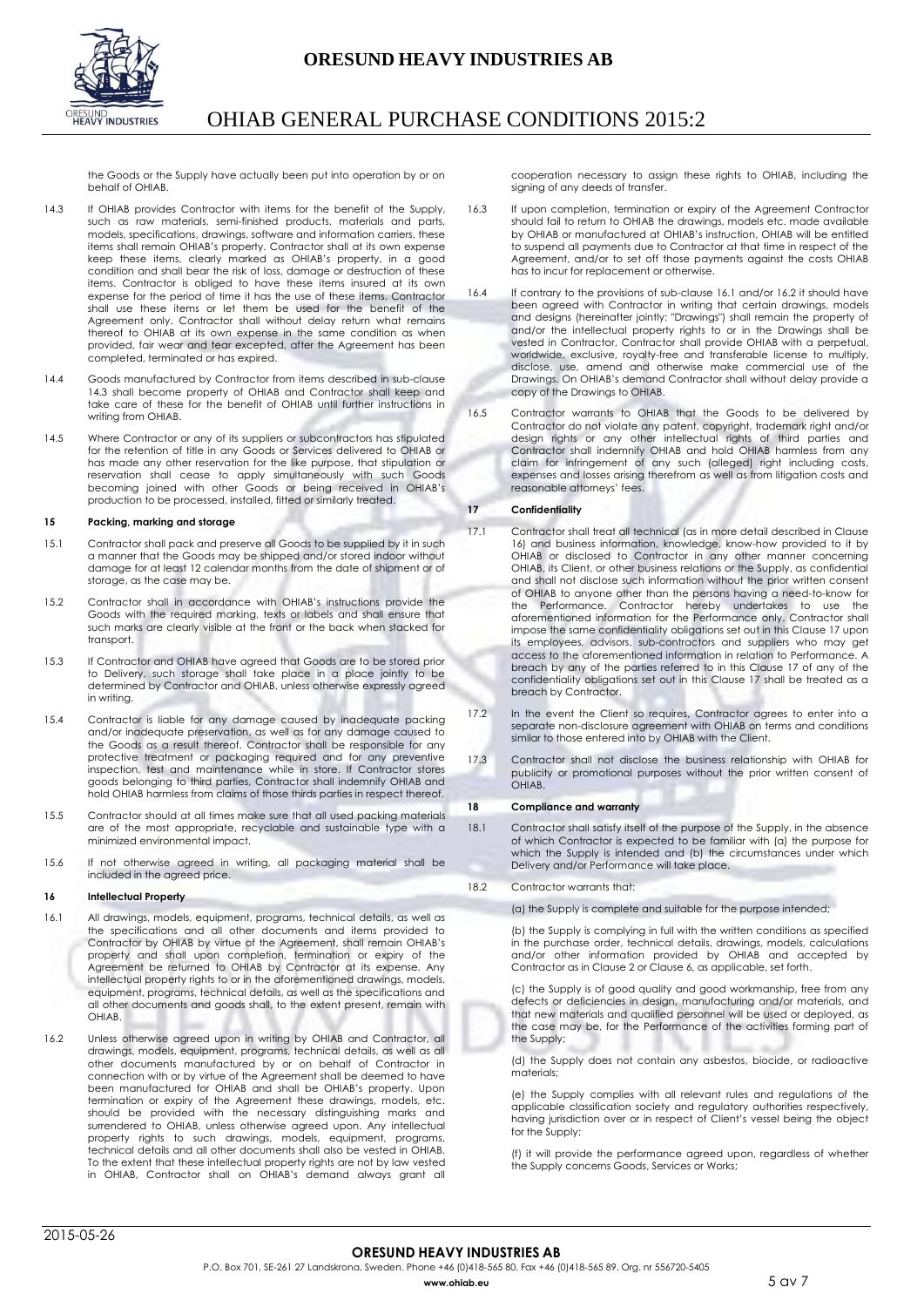

(g) the Supply includes all relevant documentation, certificates, official documents, assembly instructions, instructions for use, technical details, drawings and reports.

(h) to the extent that the Supply is carried out in a place outside Contractor's business premises and/or sites, the laws and government regulations applicable to that place as well as the regulations declared applicable for that place by OHIAB or his Client, will be observed.

18.3 Contractor undertakes to supply, at normal market prices, for a period of ten (10) years after delivery of the relevant part(s) of the Supply, the spare parts necessary for the use of the Supply or any part(s) thereof. Spare parts of material importance for the intended use of the Supply or any part(s) thereof shall be supplied without any undue delay.

# <span id="page-5-0"></span>**19 Liability for defects, Guarantee**

- 19.1 The Contractor is liable for any and all defects and deficiencies resulting from faulty design, materials, workmanship or installation that appear within 18 months from Delivery, or, if an Acceptance inspection according to sub-clause 8.1 is performed, within 18 months from approval of the Supply by OHIAB in accordance with sub-clause 8.1. Where the Contractor is liable for a defect or deficiency as herein set forth, Contractor shall also be liable for any damage or deficiency caused OHIAB or Client by such defect or deficiency. Contractor shall however not be liable for defects or deficiencies resulting from materials, design or handling provided by OHIAB or Client, nor for fair wear and tear, incorrect use or maintenance by OHIAB or Client or anyone for whom OHIAB or Client, respectively, is responsible. Notwithstanding the above, the minimum liability period shall be 12 months running from the documented date of the taking over by OHIAB's Client, the end-user of the property of which the Goods delivered by the Contractor are part of.
- 19.2 The Contractor shall, in accordance with the provisions of this Clause 19, by repair or replacement remedy any defect or deficiency in the Supply resulting from faulty design, supplied materials, bad or incorrect workmanship or installation. Contractor is obliged to remedy the defects at the earliest possible date, and in any case within the reasonable term set by OHIAB.
- 19.3 Contractor is, subject to what is set forth in this sub-clause 19.3, liable for any and all defects or deficiencies appearing on or in any repaired or renewed part of the Supply within 12 months from completion of repair or replacement, as the case may be, thereof, but the total period of Contractor liability for any such repaired defect or deficiency or repaired or replaced part of the Supply, as the case may be, shall not exceed 24 months in aggregate. In no case shall the liability period for a repair or renewal be less than the initial liability period of 18 months. Where Contractor is liable for a defect or deficiency as in this sub-clause 19.3 is set forth, Contractor shall also be liable for any damage or deficiency caused OHIAB or Client by a repaired defect or deficiency or replaced part of the Supply, as the case may be. Contractor shall however not be liable for defect or deficiency resulting from materials, design or handling provided by OHIAB or Client nor for fair wear and tear, incorrect use or maintenance by OHIAB or Client or any one for whom OHIAB or Client respectively is responsible for.
- 19.4 If the Contractor is prohibited, or denies, to carry out the necessary remedial work according to this Clause 19, as well as in the case of urgency, OHIAB has the right to remedy the defects itself, or have the remedy performed by third parties at Contractor's cost, expense and risk, of which OHIAB will inform Contractor at the earliest possible date. In such case the provisions set forth in sub-clause 19.5 shall remain applicable in full.
- 19.5 Contractor is obliged to bear all costs and expenses which have been incurred in order to remedy the defects or deficiencies under the guarantee contained in this Clause 19 or on account of non-conformity, including, but not limited to, cost of transportation, materials, transport, travel and accommodation expenses, assembly and disassembly costs and other cost of labor related hereto.

### <span id="page-5-1"></span>**20 Liability and Insurance**

- 20.1 Contractor shall be liable for any damage or loss incurred to OHIAB's property, Client's property or property belonging to any third party, if caused by a failure in the performance of any obligation entered into by Contractor with OHIAB under or in connection with this Agreement, and for all damage directly or indirectly arising from a wrongful or negligent act or omission of Contractor or its provided personnel, its representative or subcontractor or supplier.
- 20.2 Contractor shall indemnify and hold OHIAB harmless from and against all claims of whatever kind Client or any third parties should have on OHIAB due to Contractor's failure in the performance of its obligations under

the Agreement or any act or omission of Contractor, its employees and sub-contractors.

- 20.3 Contractor shall at its own expense obtain and maintain a valid insurance covering contractual and extra-contractual liability and valid for all damages occurring under the Agreement, whereby any recourse against OHIAB shall be excluded. Minimum liability limit shall be SEK 10.000.000 (ten million) per damage and occasion.
- 20.4 At OHIAB's request, Contractor shall submit an insurance certificate confirming such insurance cover, payment of premiums therefore as well as specifying the names of the insurers, the policy and expiration dates. To the extent that Contractor has agreed to indemnify and hold harmless OHIAB in accordance with the terms and conditions of the Agreement and these General Purchase Conditions, Contractor shall ensure that its insurers waive all rights of recourse, including any rights of subrogation, against OHIAB.

# <span id="page-5-2"></span>**21 Payment terms and invoicing**

- 21.1 Contractor's invoices shall at all times contain information about: OHIAB's purchase order number, correct reference person of OHIAB, Contractor's invoice number and Contractor's reference person. In addition, other specific reference information as separately specified by OHIAB in writing shall be included. Invoices covering sub-contracted work must be presented to OHIAB as an attachment to Contractor's own invoice, without which any invoice covering sub-contracted work will not be approved for payment, nor paid.
- 21.2 Payment shall be made within 30 calendar days from complete delivery of the Goods or Supply as per sub-clause 4.1 and receipt of invoice. If other terms in regards to payment are part of the Agreement these apply instead of what is set forth in this Clause 21. OHIAB shall not make any payment into bank accounts which are not in Contractor's name.
- 21.3 If the Supply comprises a sub-contract work or Services, invoicina is only approved following completion and approval according to Clause 7. To every such invoice must be attached approved and signed time reports according to sub-clause 10.1.
- 21.4 Any invoice from Contractor, which does not comply with the provisions of this Clause 21, will not be accepted but returned to Contractor, without OHIAB being liable to pay any charges, compensation or interest for the eventual late payment caused by such an invoice.
- 21.5 If OHIAB fails to pay on time, other than for the reason set forth in subclause 21.4, Contractor shall be entitled to interest from the due date at the rate of interest determined by the Swedish Interest Act (1975:635) without any further compensation due. Interest for late payment only becomes due upon written notification from Contractor.
- 21.6 Payment by OHIAB does not under any circumstances constitute acceptance of the Supply or any part thereof or an acknowledgement that the Supply or any part thereof is free of any defects or deficiencies.
- 21.7 Invoice for Services provided by personnel referred to in sub-clause 11.3 will be rejected by OHIAB in the event the PDA1 referred to therein is not provided to OHIAB as therein set forth. Such rejection will not entitle Contractor to claim compensation, damages nor interest caused by late payment of any rejected invoice and Contractor shall indemnify and keep OHIAB harmless from any claim raised by any such Contractor personnel or personnel providing Services as described in sub-clause 11.3.

# <span id="page-5-3"></span>**22 Termination**

- 22.1 OHIAB is entitled to terminate the Agreement In the event of Contractor being in breach, fails to take adequate measures to remedy a breach within 24 hours as requested in writing by OHIAB, failing in the within 24 hours as requested in writing by OHIAB, performance of its obligations under the Agreement, as well as in the event of bankruptcy or a moratorium on payments or Contractor losing the power to dispose of its capital, if Contractor becomes part of an M&A process, or any other situation relating to major changes regarding the ownership of Contractor which in OHIAB's reasonable opinion would affect Contractor's fulfillment of the Agreement or any purchase order resulting from the Agreement, or in the event of Contractor's licenses required for the Agreement, being withdrawn, OHIAB will be entitled to suspend its obligations arising from the Agreement or to terminate the Agreement in whole or in part with immediate effect, without further notice of failure being required, without being under any obligation to pay damages and without prejudice to its other rights by law and by the Agreement.
- 22.2 Upon termination following the provisions in sub-clause 22.1 OHIAB is only liable to compensate Contractor for relevant already completed